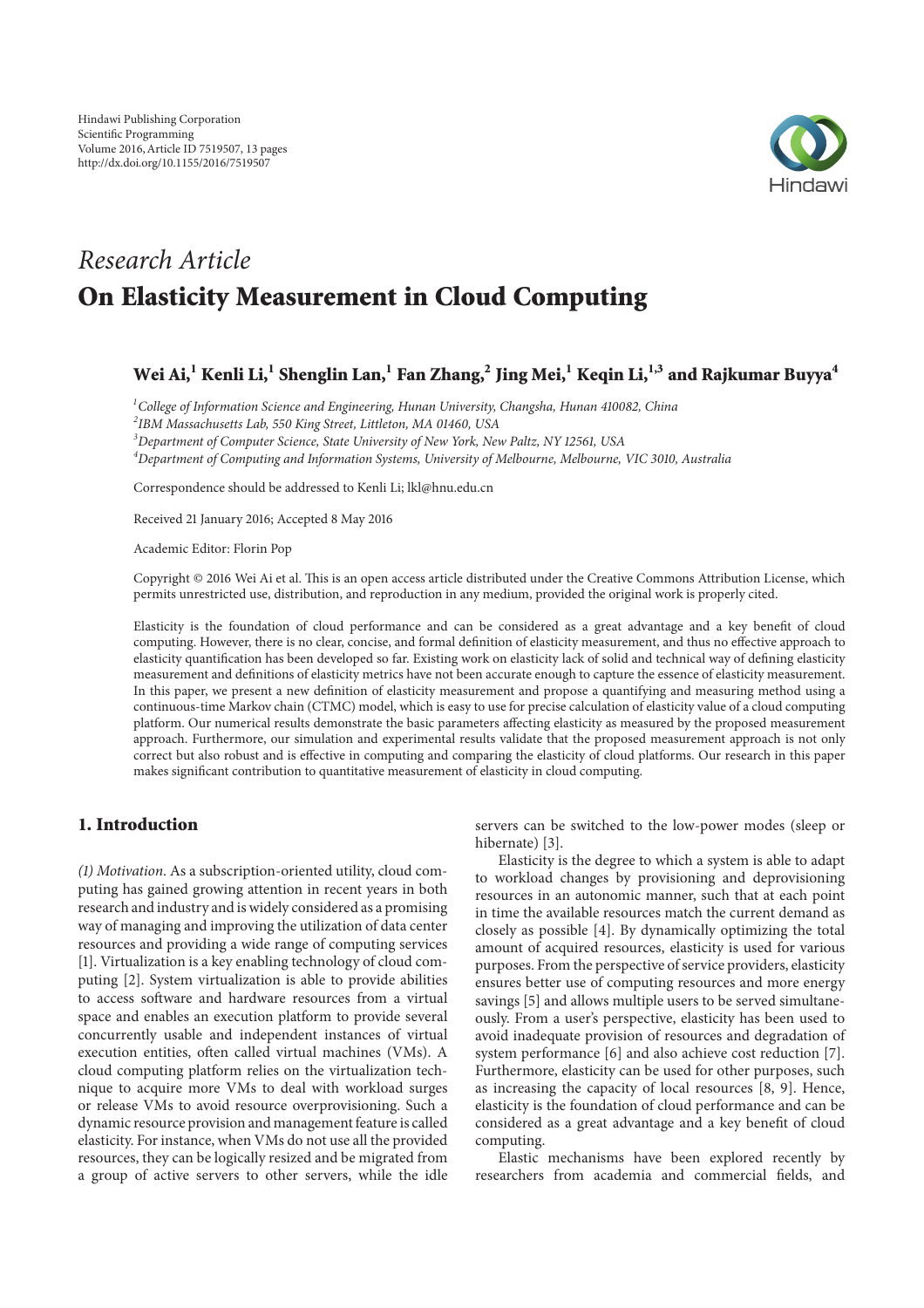tremendous efforts have been invested to enable cloud systems to behave in an elastic manner. However, there is no common and precise formula to calculate the elasticity value. Existing definitions of elasticity in the current research literature are all vague concepts and fail to capture the essence of elastic resource provisioning. These formulas of elasticity are not suitable for quantifying and measuring elasticity. Moreover, there is no systematic approach that has been proposed to quantify elastic behavior. Only quantitative elasticity value can produce better comparison between different cloud platforms. Therefore, the measurement of cloud elasticity should be further investigated. As far as we know, the current reported works are ineffective to cover all aspects of cloud elasticity evaluation and measurement. Therefore, we are motivated to develop a comprehensive model and an analytical method to measure cloud elasticity.

(2) Our Contributions. In this paper, we propose a clear and concise definition to compute elasticity value. In order to do that, an elasticity computing model is established by using a continuous-time Markov chain (CTMC). The proposed computing model can quantify, measure, and compare the elasticity of cloud platforms.

The major contributions of this paper are summarized as follows.

- $(i)$  First, we propose a new definition of elasticity in the context of virtual machine provisioning and a precise computational formula of elasticity value.
- (ii) Second, we develop a technique of quantifying and measuring elasticity by using a continuous-time Markov chain (CTMC) model. We investigate the elastic calculation model intensively and completely. The model is not only an analytical method, but also an easy way to calculate the elasticity value of a cloud platform quantitatively.
- (iii) Third, we examine and evaluate our proposed method through numerical data, simulations, and experiments. The numerical data demonstrate the basic parameters which affect elasticity in our analytical model. The simulation results validate the correctness of the proposed method. The experimental results on a real cloud computing platform further show the robustness of our model and method in predicting and computing cloud elasticity.

The rest of the paper is organized as follows. Section 2 reviews the related work. Section 3 describes the definition of cloud elasticity. Section 4 develops the computing model of cloud elasticity. Sections 5, 6, and 7 present simulation and numerical and experimental results, respectively. Section 8 concludes this paper.

### 2. Related Work

2.1. Elasticity Definition and Measurement. There has been some work on elasticity measurement of cloud computing. In [4], elasticity is described as the degree to which a system is able to adapt to workload changes by provisioning and deprovisioning resources in an autonomic manner, such that at each point in time the available resources match the current demand as closely as possible. In [10], elasticity is defined as the ability of customers to quickly request, receive, and later release as many resources as needed. In [11], elasticity is measured as the ability of a cloud to map a single user's request to different resources. In [12], elasticity is defined as dynamic variation in the use of computer resources to meet a varying workload. In [13], an elastic cloud application or process has three elasticity dimensions, that is, cost, quality, and resources, enabling it to increase and decrease its cost, quality, or available resources, as to accommodate specific requirements. Recently, in  $[14]$ , elasticity is defined by using the expression  $1/(\theta \times \mu)$ , where  $\theta$  denotes the average time to switch from an underprovisioning state to an elevated state and  $\mu$  denotes the offset between the actual scaling and the autoscaling. Existing definitions of elasticity fail to capture the essence when elastic resource provisioning is performed with virtual machines, and the formulas of elasticity are not suitable for quantifying elasticity. For example,  $\mu$  in the above expression is difficult to obtain when resource of a cloud is increasing or decreasing. In contrast, the definition proposed in our work rehects the essence of elasticity, and the calculation formula focuses on how to measure the elasticity value effectively.

There are many approaches to predicting elasticity, anticipating the system load behavior, and deciding when and how to scale in/out resources by using heuristics and mathematical/analytical techniques. In [4], the authors established an elasticity metric aiming to capture the key elasticity characteristics. In [15], the authors proposed execution platforms and *reconfiguration points* to reflect the proposed elasticity definition. In  $[5, 7, 16-18]$ , the authors adopted predictive techniques to scale resources automatically. Although these techniques perform well in elasticity prediction, further measurement of elasticity is not covered. In [4], the authors just outlined an elasticity benchmarking approach focusing on special requirements on workload design and implementation. In [15], the authors used thread pools as a kind of elastic resource of the Java virtual machine and presented preliminary results of running a novel elasticity benchmark which reveals the elastic behavior of the thread pool resource. These studies mainly present initial research. In most elasticity work, different elasticity benchmark programs are expected to execute on different systems over varying data sizes and rehect their potential elasticity, but they can only get a macroscopic view of elasticity analysis rather than the calculation of the elasticity value. In contrast, our work performs in-depth research focusing on the measurement of elasticity value.

2.2. Analytical Modeling. Continuous-time Markov chain (CTMC) models have been used for modeling various random phenomena occurring in queuing theory, genetics, demography, epidemiology, and competing populations [19]. CTMC has been applied in a lot of studies to adjust resource allocation in cloud computing. Khazaei et al. proposed an analytical performance model that addresses the complexity of cloud data centers by distinct stochastic submodels using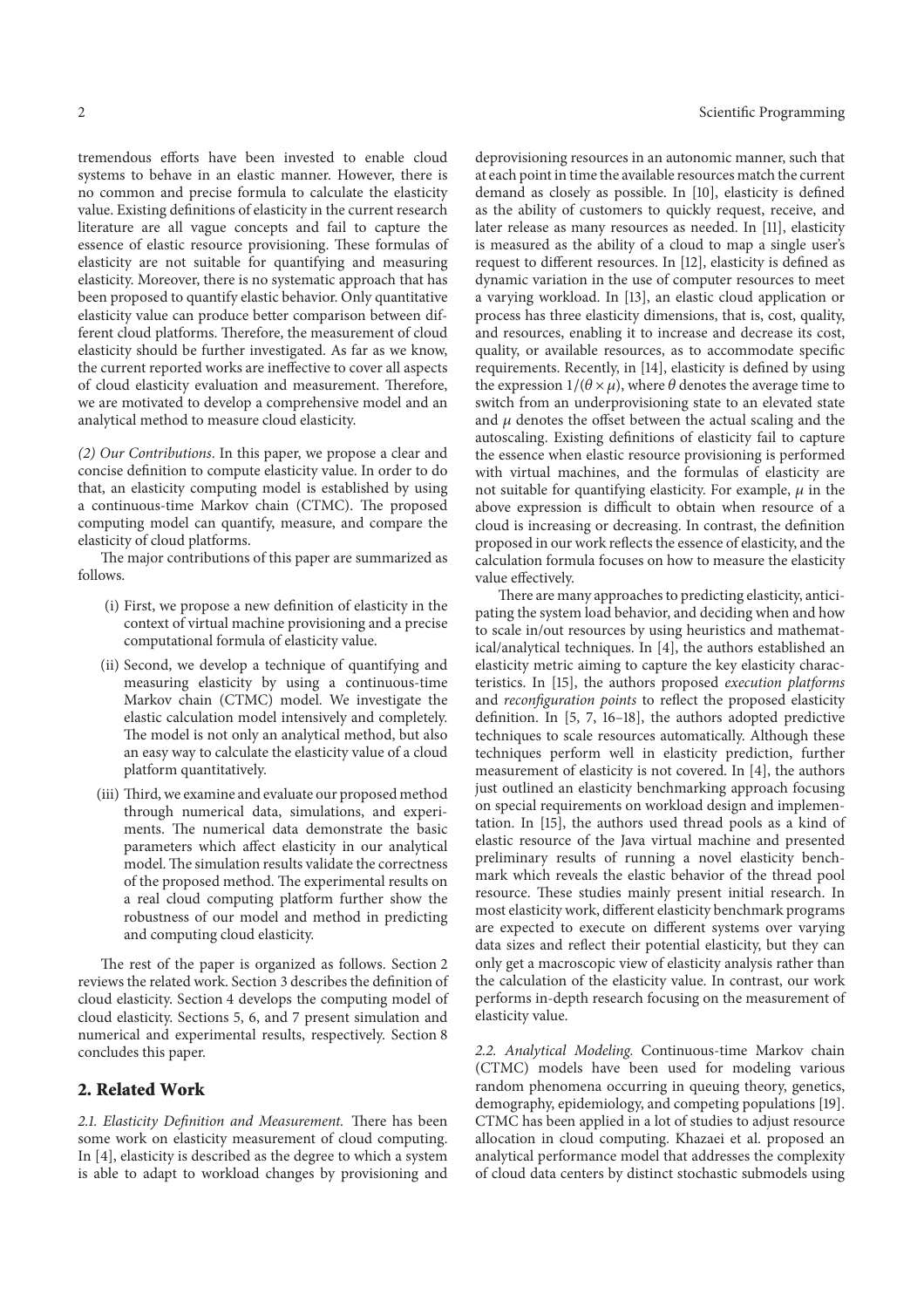#### Scientific Programming 3

CTMC [20]. Ghosh et al. proposed a performance model that quantifies power performance trade-offs by interacting stochastic submodels approach using CTMC [21]. Pacheco-Sanchez et al. proposed an analytical performance model that predicts the performance of servers deployed in the cloud by using CTMC [22]. Ghosh et al. proposed a stochastic reward net that quantifies the resiliency of IaaS cloud by using CTMC [23, 24]. However, to the best of our knowledge, CTMC has never been applied in the research of cloud elasticity. Our work in this paper adopts a CTMC model for effective elasticity measurement.

#### 3. Definition of Cloud Elasticity

In this section, we first present a detailed discussion of different states which characterize the elastic behavior of a system. Then, we formally define elasticity that is applied in cloud platforms.

3.1. Notations and Preliminaries. For clarity and convenience, Notations describes the correlated variables which are used in the following sections. To elaborate the essence of cloud elasticity, we give the various states that are used in our discussion. Let  $i$  denote the number of VMs in service and let  $j$  be the number of requests in the system.

- (1) Just-in-Need State. A cloud platform is in a just-inneed state if  $i < j \le 3i$ .  $T_j$  is defined as the accumulated time in all just-in-need states.
- (2) Overprovisioning State. A cloud platform is in an overprovisioning state if  $0 \le j \le i$ .  $T_o$  is defined as the accumulated time in all overprovisioning states.
- (3) Underprovisioning State. A cloud platform is in an underprovisioning state if  $j > 3i$ .  $T_u$  is defined as the accumulated time in all underprovisioning states.

Notice that constants 1 and 3 in this paper are only for illustration purpose and can be any other values, depending on how an elastic cloud platform is managed. Different cloud users and/or applications may prefer different bounds of the hypothetical just-in-need states. The length of the interval between the upper (e.g.,  $3i$ ) and lower (e.g.,  $i$ ) bounds controls the reprovisioning frequency. Narrowing down the interval leads to higher reprovision frequency for a fluctuating workload.

The just-in-need computing resource denotes a balanced state, in which the workload can be properly handled and quality of service (QoS) can be satisfactorily guaranteed. Computing resource overprovisioning, though QoS can be achieved, leads to extra but unnecessary cost to rent the cloud resources. Computing resource underprovisioning, on the other hand, delays the processing of workload and may be at the risk of breaking QoS commitment.

3.2. Elasticity Definition in Cloud Computing. In this section, we present our elasticity definition for a realistic cloud platform and present mathematical foundation for elasticity evaluation. The definition of elasticity is given from a computational point of view and we develop a calculation formula for measuring elasticity value in virtualized clouds. Let  $T_{\rm m}$  be the measuring time, which includes all the periods in the justin-need, overprovisioning, and underprovisioning states; that is,  $T_m = T_j + T_o + T_u$ .

Definition 1. The elasticity  $E$  of a cloud perform is the percentage of time when the platform is in just-in-need states; that is,  $E = T_{\rm j}/T_{\rm m} = 1 - T_{\rm o}/T_{\rm m} - T_{\rm u}/T_{\rm m}$ .

Broadly defining, elasticity is the capability of delivering preconfigured and just-in-need virtual machines adaptively in a cloud platform upon the huctuation of the computing resources required. Practically it is determined by the time needed from an underprovisioning or overprovisioning state to a balanced resource provisioning state. Definition 1 provides a mathematical definition which is easily and accurately measurable. Cloud platforms with high elasticity exhibit high adaptivity, implying that they switch from an overprovisioning or an underprovisioning state to a balanced state almost in real time. Other cloud platforms take longer time to adjust and reconfigure computing resources. Although it is recognized that high elasticity can also be achieved via physical host standby, we argue that, with virtualizationenabled computing resource provisioning, elasticity can be delivered in a much easier way due to the hexibility of service migration and image template generation.

Elasticity  $E$  reflects the degree to which a cloud platform changes upon the huctuation of workloads and can be measured by the time of resource scaling by the quantity and types of virtual machine instances. We use the following equation to calculate its value:

$$
E = 1 - \frac{(T_o + T_u)}{T_m} = 1 - \frac{T_o}{T_m} - \frac{T_u}{T_m},
$$
(1)

where  $T_m$  denotes the total measuring time, in which  $T_o$ is the overprovisioning time which accumulates each single period of time that the cloud platform needs to switch from an overprovisioning state to a balanced state and  $T_{\mathrm{u}}$  is the underprovisioning time which accumulates each single period of time that the cloud platform needs to switch from an underprovisioning state to a corresponding balanced state.

Let  $P_j$ ,  $P_o$ , and  $P_u$  be the accumulated probabilities of just-in-need states, overprovisioning states, and underprovisioning states, respectively. If  $T_m$  is sufficiently long, we have  $P_{\rm j} = T_{\rm j}/T_{\rm m}$ ,  $P_{\rm o} = T_{\rm o}/T_{\rm m}$ , and  $P_{\rm u} = T_{\rm u}/T_{\rm m}$ . Therefore, we get

$$
E = P_{j} = 1 - P_{o} - P_{u}.
$$
 (2)

Equation (1) can be used when elasticity is measured by monitoring a real system. Equation (2) can be used when elasticity is calculated by using our CTMC model. If elasticity metrics are well defined, elasticity of cloud platforms could easily be captured, evaluated, and compared.

We would like to mention that the primary factors of elasticity, that is, the amount, frequency, and time of resource reprovisioning, are all summarized in  $T_{\mathrm{o}}$  and  $T_{\mathrm{u}}$  (i.e.,  $P_{\mathrm{o}}$  and  $P_{\mathrm{u}}$ ). Elasticity can be increased by changing these factors. For example, one can maintain a list of standby or underutilized compute nodes. These nodes are prepared for the upcoming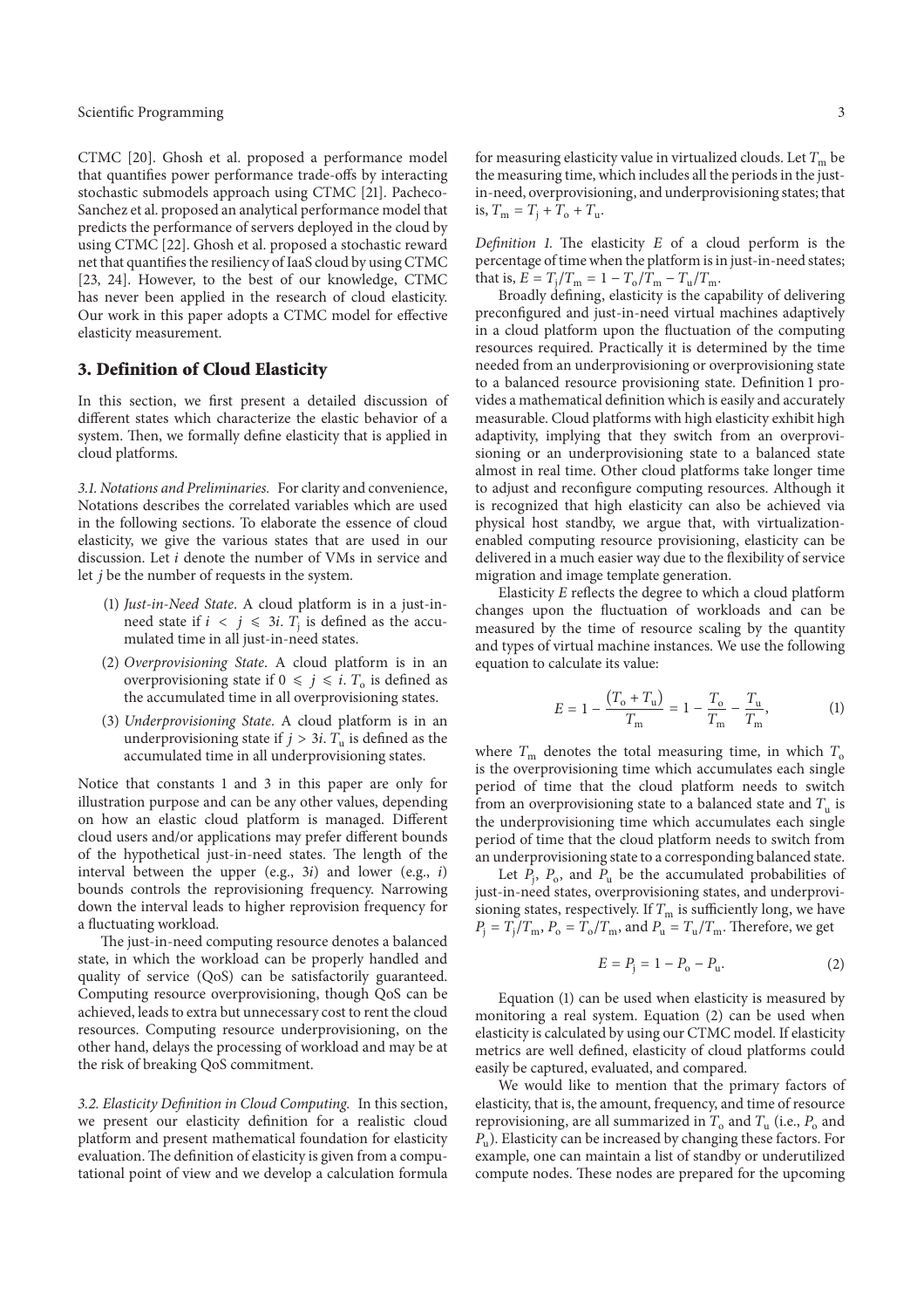

Figure 1: An example of elasticity metrics.

surge of workload, if there is any, to minimize the time needed to start these nodes. Such a hot standby strategy increases cloud elasticity by reducing  $T_{\mathrm{u}}$ .

3.3. An Example. In Figure 1,  $A_{11} = 3$  hours,  $A_{21} = 5$  hours, and  $A_{22} = 4$  hours are the time spans in underprovisioning states, and  $B_{11} = 4$  hours,  $B_{12} = 5$  hours, and  $B_{21} = 10$  hours are the time spans in overprovisioning states. The measuring time of cloud platform A is  $T_{\text{m}}^A$  = 24 hours and cloud platform *B* is  $T_{\text{m}}^B$  = 26 hours. So  $T_{\text{u}}^A$  =  $A_{11}$  = 3 hours (i.e., underprovisioning time of cloud platform A),  $T_0^A = B_{11} +$  $B_{12} = 9$  hours (i.e., overprovisioning time of cloud platform A),  $T_u^B = A_{21} + A_{22} = 9$  hours (i.e., underprovisioning time of cloud platform *B*), and  $T_0^B = B_{21} = 10$  hours (i.e., overprovisioning time of cloud platform B). According to (1), the elasticity value of cloud platform A is  $E^A = 1 - T_o^A / T_m^A$  –  $T_{\mu}^{A}/T_{\text{m}}^{A} = 0.5$ , and the elasticity value of cloud platform B is  $E^B = 1 - T_o^B / T_m^B - T_u^B / T_m^B = 0.27$ . As can be seen, a greater elasticity value would exhibit better elasticity.

3.4. Relevant Properties of Clouds. In this section, we compare cloud elasticity with a few other relevant concepts, such as cloud resiliency, scalability, and efficiency.

Resiliency. Laprie [25] defined resiliency as the persistence of service delivery that can be trusted justifiably, when facing changes. Therefore, cloud resiliency implies (1) the extent to which a cloud system withstands the external workload variation and under which no computing resource reprovisioning is needed and (2) the ability to reprovision a cloud system in a timely manner. We think the latter implication defines the cloud elasticity while the former implication only exists in cloud resiliency. In our elasticity study, we will focus on the latter one.

Scalability. Elasticity is often confused with scalability in more ways than one. Scalability rehects the performance speedup when cloud resources are reprovisioned. In other words, scalability characterizes how well in terms of performance a new compute cluster, either larger or smaller, handles a given workload. On the other hand, elasticity explains how fast in terms of the reprovisioning time the compute cluster can be ready to process the workload. Cloud scalability is impacted by quite a few factors such as the compute node type and count and workload type and count. For example, Hadoop MapReduce applications typically scale much better than other single-thread applications. It can be defined in terms of scaling number of threads, processes, nodes, and even data centers. Cloud elasticity, on the other hand, is only constrained by the capability that a cloud service provider offers. Other factors that are relevant to cloud elasticity include the type and count of standby machines, computing resources that need to be reprovisioned. Different from cloud scalability, cloud elasticity does not concern workload/application type and count at all.

Efficiency. Efficiency characterizes how cloud resource can be efficiently utilized as it scales up or down. This concept is derived from speedup, a term that defines a relative performance after computing resource has been reconfigured. Elasticity is closely related to efficiency of the clouds. Efficiency is defined as the percentage of maximum performance (speedup or utilization) achievable. High cloud elasticity results in higher efficiency. However, this implication is not always true, as efficiency can be influenced by other factors independent of the system elasticity mechanisms (e.g., different implementations of the same operation). Scalability is affected by cloud efficiency. Thus, efficiency may enhance elasticity, but not sufficiency. This is due to the fact that elasticity depends on the resource types, but efficiency is not limited by resource types. For instance, with a multitenant architecture, users may exceed their resources quota. They may compete for resources or interfere each other's job executions.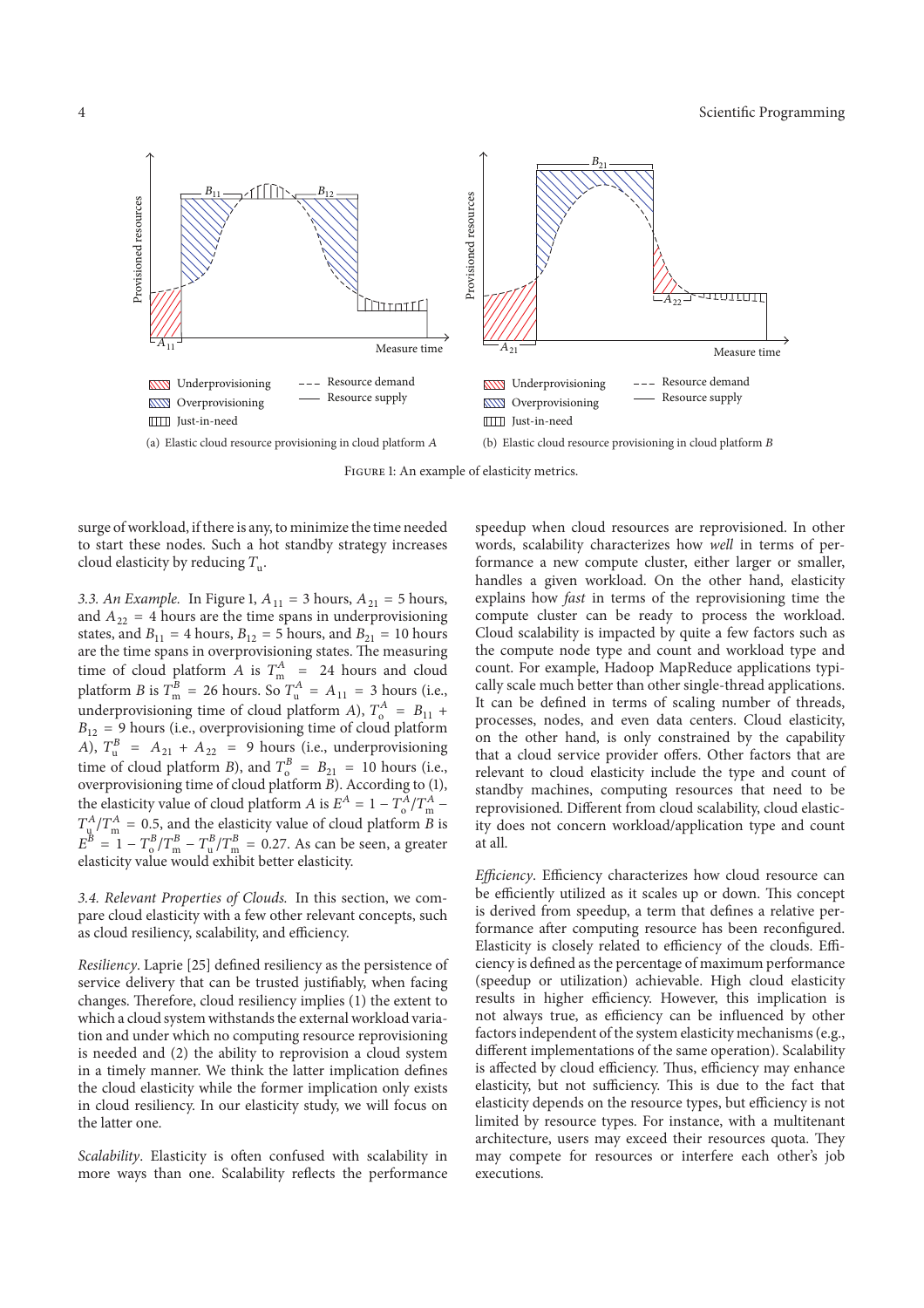

Figure 2: State-transition-rate diagram for a birth-death process.



FIGURE 3: Modeling an elastic cloud computing platform as an extended  $M/M/m$  queuing system.

#### 4. Elasticity Analysis Using CTMC

In this paper, we implement the cloud elasticity computing model using CTMC.

4.1. A Queuing Model. This section mainly explains why the continuous-time Markov chain (CTMC) can be applied to compute cloud elasticity and the connection between them.

A continuous-time Markov chain is a continuous time, discrete-state Markov process. Many CTMC have transitions that only go to neighboring states, that is, either up one or down one; they are called birth-and-death processes. Motivated by population models, a transition up one is called a birth, while a transition down one is called a death. The birth rate in state *i* is denoted by  $\lambda_i$ , while the death rate in state  $i$  is denoted by  $\mu_i$ . The state-transition-rate diagram for a birth-and-death process (with state space  $\{0, 1, \ldots, n\}$ ) takes the simple linear form shown in Figure 2.

In many applications, it is natural to use birth-and-death processes. One of the queuing models is  $M/M/m$  queue, which has  *servers and unlimited waiting room. The main* properties of a queuing system are as follows.

- (1) Requests arrive in a Poisson process with parameter  $\lambda$ .
- $(2)$  The service times are exponential random variables with parameter  $\mu$ .

So a queuing system is a birth-and-death process with Markov property.

A cloud computing service provider serves customers' service requests by using a multiserver system. An elastic cloud computing platform treated as a multiserver system and modeled as an extended  $M/M/m$  queuing system is shown in Figure 3. Assume that service requests arrive by following a Poisson process and task service times are independent and identically distributed random variables that follow an exponential distribution. When a running request finishes, the capacity used by the corresponding VM is released and becomes available for serving the next request. The request at the head of the queue is processed (i.e., firstcome-first-served) on a running VM if there is capacity to run a scheduled request. Elastic resource provisioning cannot be done with physical machines, and only virtual machines can be reconfigured in real time. A cloud platform is able to adapt to variation in workload by starting up or shutting off VMs in an autonomic manner, avoiding overprovisioning or underprovisioning. If no enough running VMs are available (e.g., underprovisioning state), a new VM is started up and used for service. If there are excessive VMs (e.g., overprovisioning state), redundant VMs are shut off.

According to (1) and (2), the calculation of the elasticity value needs to count the accumulated time in all the overprovisioning and underprovisioning states. In real cloud platforms, it is possible to record the overprovisioning time and underprovisioning times. Furthermore and fortunately, the accumulated probability of both overprovisioning and underprovisioning states can be computed using our proposed CTMC model as discussed in the next section.

4.2. Elastic Cloud Platform Modeling. To model elastic cloud platforms, we make the following assumptions.

(i) All VMs are homogeneous with the same service capability and are added/removed one at a time.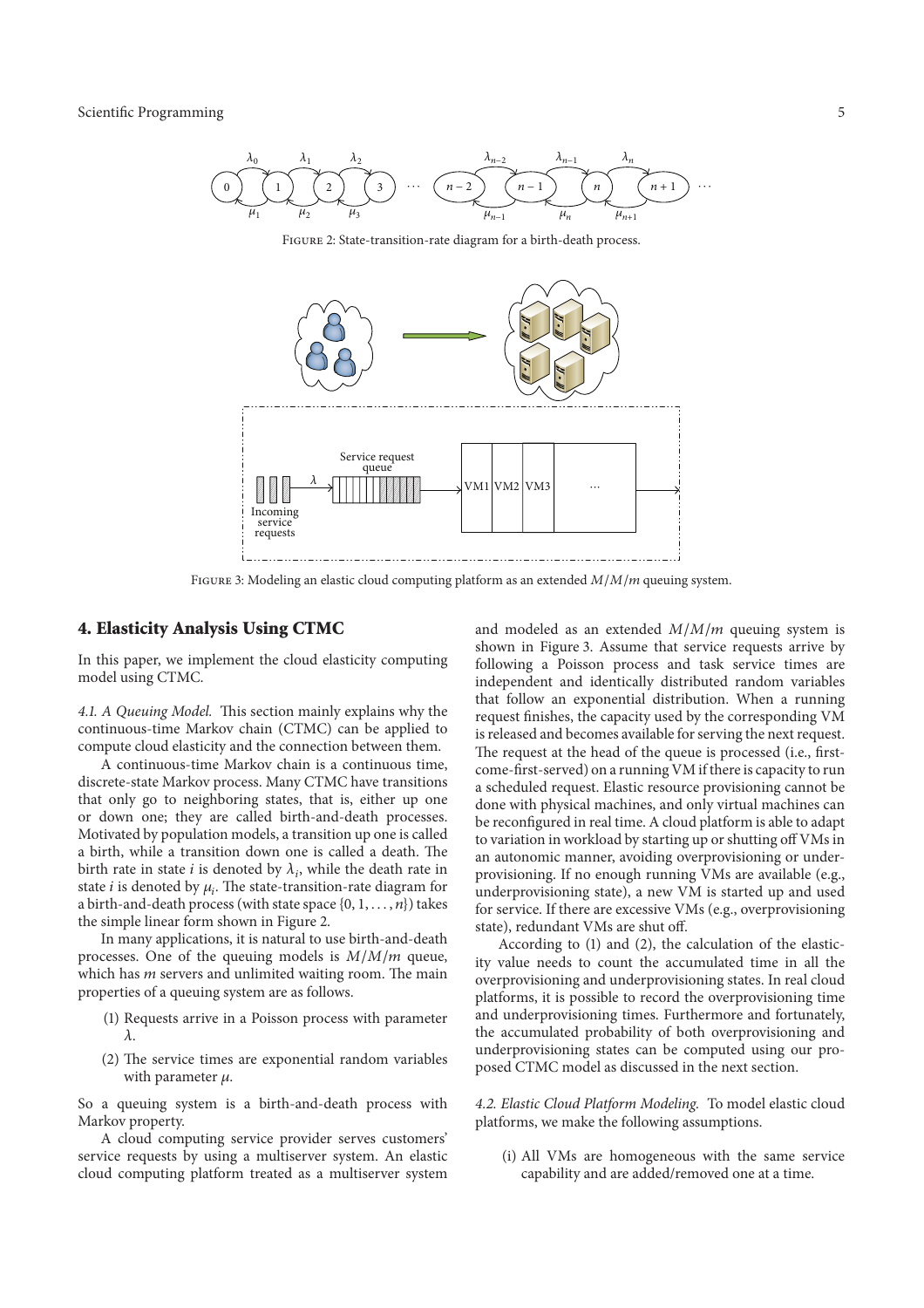

FIGURE 4: State-transition-rate diagram of our extended  $M/M/m$  queuing system.

(ii) The user request arrivals are modeled as a Poisson process with rate  $\lambda$ .

(iii) The service time, the start-up time, and the shutoff time of each VM are governed by exponential distributions with rates  $\mu$ ,  $\alpha$ , and  $\beta$ , respectively [26].

- (iv) Let  $i$  denote the number of virtual machines that are currently in service, and let  $j$  denote the number of requests that are receiving service or in waiting.
- (v) Let statev $(i, j)$  denote the various states of a cloud platform when the virtual machine number is  $i$  and the request number is  $j$ . Let the hypothetical just-inneed state, overprovisioning state, and underprovisioning state be JIN, OP, and UP, respectively. We can set the equations of the relation between the virtual machine number and the request number as follows:

statev 
$$
(i, j)
$$
 = 
$$
\begin{cases} \text{OP}, & \text{if } 0 \leq j \leq i; \\ \text{JIN}, & \text{if } i < j \leq 3i; \\ \text{UP}, & \text{if } j > 3i. \end{cases}
$$
 (3)

The hypothetical just-in-need state, overprovisioning state, and underprovisioning state are listed in Table 1.

Based on these assumptions, we build a two-dimensional continuous-time Markov chain (CTMC) for our extended  $M/M/m$  queuing system shown in Figure 4, which is actually a mixture of  $M/M/m$  systems for all  $m = 1, 2, 3, \ldots$  The CTMC model records the number of VMs and the number of user requests received for service, which can eventually be employed to calculate the elastic value E.

Each state in the model, shown in Figure 4, is labeled as  $(i, j)$ , where  $i$   $(i \in \{1, ..., m\})$  denotes the number of virtual machines that are currently processing requests and

TABLE 1: The relation between the virtual machine number and the request number.

| VM<br>number | Overprovisioning<br>state | Just-in-need<br>state | Underprovisioning<br>state |
|--------------|---------------------------|-----------------------|----------------------------|
|              | $0 \leq j \leq 1$         | $1 < j \leqslant 3$   | i > 3                      |
|              | $0 \leq j \leq 2$         | $2 < j \leq 6$        | i > 6                      |
| 3            | $0 \leq j \leq 3$         | $3 < j \leq 9$        | i > 9                      |
|              | $0 \leq j \leq 4$         | $4 < j \leqslant 12$  | i > 12                     |
|              |                           |                       |                            |
|              | $0 \leq i \leq i$         | $i < j \leqslant 3i$  | i > 3i                     |
|              |                           |                       |                            |

 $j$  ( $j \in \{0, 1, ..., m\}$ ) denotes the number of requests that are receiving service. For the purpose of numerical calculation, we set the maximum number of VMs that can be deployed as  $m$ , which is sufficiently large to guarantee enough accuracy. Similarly, the maximum  $j$  is  $m$ . Let  $\mu$  be the service rate of each VM. So the total service rate for each state is the product of number of running VMs and  $\mu$ .

The state transition in an elastic cloud computing model can occur due to user request arrival, service completion, virtual machine start-up, or virtual machine shut-off. In state  $(i, j)$ , according to Table 1, the state can be determined as "just-in-need," "underprovisioning," or "overprovisioning." Depending on the upcoming event, four possible transitions can occur.

Case 1. When a new request arrives, the system transits to state  $(i, j + 1)$  with rate  $\lambda$ .

Case 2. When a requested service is completed, if the system examines the state as not "overprovisioning," the system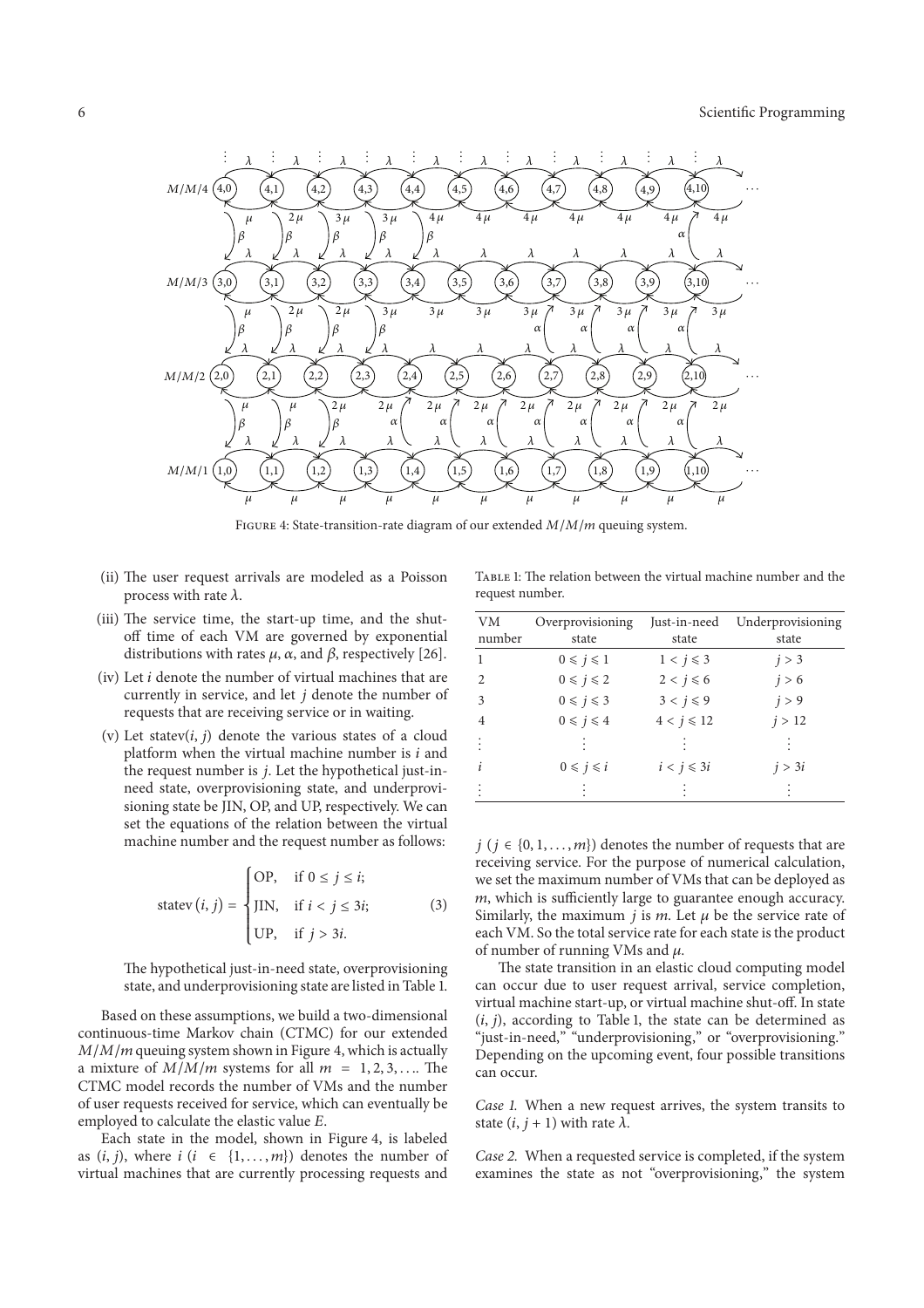Scientific Programming 7

moves back to state  $(i, j - 1)$  with total service rate  $i\mu$ . If the system examines the state as "overprovisioning" and  $i = j$ , the system moves back to state  $(i, j - 1)$  with total service rate  $(j - 1)\mu$ , because a server is shutting off and cannot perform any task at the moment. If the system examines the state as "overprovisioning" and  $i \neq j$ , the system moves back to state  $(i, j - 1)$  with total service rate  $j\mu$ .

Case 3. The system examines the state as "underprovisioning" and transits to state  $(i + 1, j)$  with rate  $\alpha$ .

Case 4. The system examines the state as "overprovisioning" and transits to state  $(i - 1, j)$  with rate  $\beta$ .

We use  $P_{i,j}$  to denote the steady-state probability that the system stays in state  $(i, j)$ , where  $i \in \{1, ..., m\}$  and  $j \in$  $\{0, 1, \ldots, m\}$ . We can now set the balance equations as follows:

$$
\lambda P_{i,j} = K_2 \mu P_{i,j+1} + \beta P_{i+1,j},
$$
  
if  $i = 1, j = 0$ ;  

$$
(\lambda + K_1 \mu) P_{i,j} = \lambda P_{i,j-1} + K_2 \mu P_{i,j+1} + \beta P_{i+1,j},
$$
  
if  $i = 1, 0 < j \le i + 1$ ;  

$$
(\lambda + K_1 \mu) P_{i,j} = \lambda P_{i,j-1} + K_2 \mu P_{i,j+1},
$$
  
if  $i = 1, i + 1 < j \le 3i$ ;

$$
(\lambda + K_1 \mu + \alpha) P_{i,j} = \lambda P_{i,j-1} + K_2 \mu P_{i,j+1},
$$
  
if  $i = 1, 3i < j < m$ ;  

$$
(K_1 \mu + \alpha) P_{i,j} = \lambda P_{i,j-1}, \text{ if } i = 1, j = m;
$$

$$
K_1 \mu + \alpha_j I_{i,j} = M_{i,j-1}, \quad \text{if } i = 1, j = m,
$$
  

$$
(\lambda + \beta) P_{i,j} = K_2 \mu P_{i,j+1} + \beta P_{i+1,j},
$$
  
if  $1 < i < m, j = 0;$ 

$$
(\lambda + K_1 \mu + \beta) P_{i,j} = \lambda P_{i,j-1} + K_2 \mu P_{i,j+1} + \beta P_{i+1,j},
$$
  
if  $1 < i < m, 0 < j \le i$ ;

$$
(\lambda + K_1 \mu) P_{i,j} = \lambda P_{i,j-1} + K_2 \mu P_{i,j+1} + \beta P_{i+1,j},
$$
  
if  $1 < i < m, j = i + 1;$ 

$$
(\lambda + K_1 \mu) P_{i,j} = \lambda P_{i,j-1} + K_2 \mu P_{i,j+1},
$$
  
if  $1 < i \le m$ ,  $i + 1 < j \le 3 (i - 1)$ ;  

$$
(\lambda + K_1 \mu) P_{i,j} = \lambda P_{i,j-1} + K_2 \mu P_{i,j+1} + \alpha P_{i-1,j},
$$

if  $1 < i < m$ ,  $3(i - 1) < j \leq 3i$ ;

$$
(\lambda + K_1 \mu + \alpha) P_{i,j} = \lambda P_{i,j-1} + K_2 \mu P_{i,j+1} + \alpha P_{i-1,j},
$$
  
if  $1 < i < m$ ,  $3i < j < m$ ;

$$
(K_1\mu + \alpha) P_{i,j} = \lambda P_{i,j-1} + \alpha P_{i-1,j},
$$
  
if  $1 < i < m$ ,  $j = m$ ;

$$
(\lambda + \beta) P_{i,j} = K_2 \mu P_{i,j+1}, \text{ if } i = m, j = 0;
$$
  

$$
(\lambda + K_1 \mu + \beta) P_{i,j} = \lambda P_{i,j-1} + K_2 \mu P_{i,j+1},
$$
  
if  $i = m, 0 < j \le i + 1;$   

$$
(\lambda + K_1 \mu) P_{i,j} = \lambda P_{i,j-1} + K_2 \mu P_{i,j+1} + \alpha P_{i-1,j},
$$
  
if  $i = m, 3 (i - 1) < j < m;$   

$$
K_1 \mu P_{i,j} = \lambda P_{i,j-1} + \alpha P_{i-1,j},
$$
  
if  $i = m, j = m,$ 

where

$$
K_{1} = j, \text{ if } i > j;
$$
  
\n
$$
K_{1} = j - 1, \text{ if } i = j, j \neq 1;
$$
  
\n
$$
K_{1} = 1, \text{ if } i = j, j = 1;
$$
  
\n
$$
K_{1} = i, \text{ if } i < j;
$$
  
\n
$$
K_{2} = j + 1, \text{ if } i > j + 1;
$$
  
\n
$$
K_{2} = j, \text{ if } i = j + 1, j + 1 \neq 1;
$$
  
\n
$$
K_{2} = i, \text{ if } i < j + 1,
$$
  
\n
$$
\sum_{i=1}^{m} \sum_{j=0}^{m+1} P_{i,j} = 1.
$$
  
\n(5)

In the above equations,  $\lambda$ ,  $\mu$ ,  $\alpha$ , and  $\beta$  are the request arrival rate (i.e., the interarrival times of service requests are independent and identically distributed exponential random variables with mean  $1/\lambda$ ), the service rate (i.e., the average number of tasks that can be finished by a VM in one unit of time), the virtual machine start-up rate (i.e., a VM needs time  $T = 1/\alpha$  to turn on), and the virtual machine shutoff rate (i.e., a VM needs time  $T = 1/\beta$  to shut down), respectively. The balance equations link the probabilities of entering and leaving a state in equilibrium. The total number of equations is  $m \times (m + 1) + 1$ , but there are only  $m \times (m + 1)$ variables:  $P_{1,0}, P_{1,1}, \ldots, P_{m,m}$ . Therefore, in order to derive  $P_{i,j}$ , we need to remove one of the equations to obtain the unique equilibrium solution. Unfortunately, the steady-state balance equations cannot be solved in a closed form; hence, we must resort to a numerical solution.

The input and output parameters of our CTMC model are summarized in the following.

*Input*. The request arrival rate is  $\lambda$ , the service rate is  $\mu$ , the virtual machine start-up rate is  $\alpha$ , and the virtual machine shut-off rate is  $\beta$ . (In addition, the definitions of "just-inneed," "underprovisioning," and "overprovisioning" states should also be included.)

(4)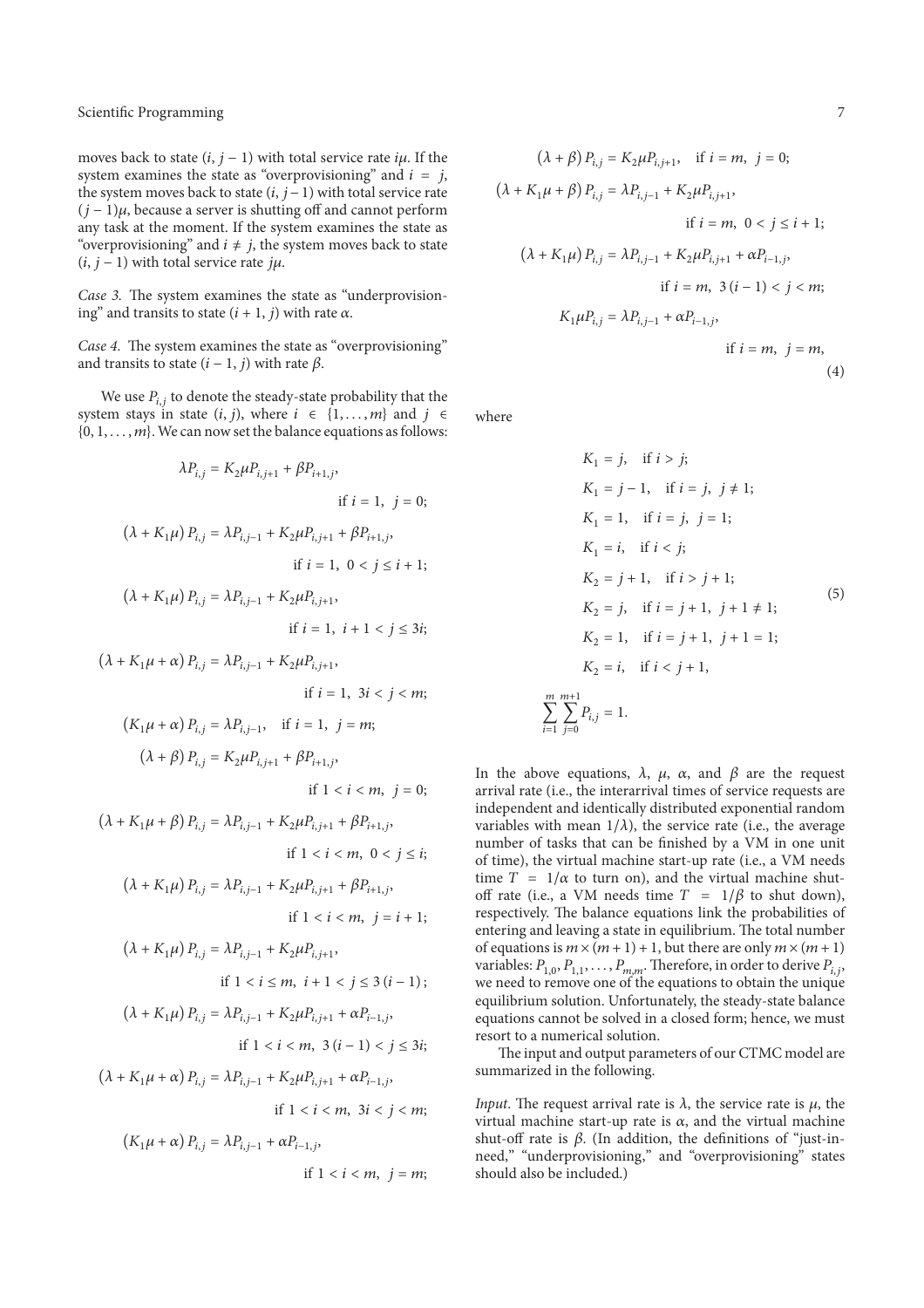Output

(i) The accumulated underprovisioning state probability  $P_{\rm u}$  of a cloud platform is as follows:

$$
P_{\mathbf{u}} = \sum_{i=1}^{m} \sum_{j=3i+1}^{m+1} P_{i,j},\tag{6}
$$

where  $P_{i,j}$  is the steady-state probability.

(ii) The accumulated overprovisioning state probability  $P<sub>o</sub>$  of a cloud platform is as follows:

$$
P_{o} = \sum_{i=2}^{m} \sum_{j=0}^{i} P_{i,j},
$$
\n(7)

where  $P_{i,j}$  is the steady-state probability.

(iii) The elasticity value  $E$  of a cloud platform is obtained by (2), (6), and (7).

#### 5. Model Analysis

In this section, we present some numerical results obtained based on the proposed elastic cloud platform modeling, illustrating and quantifying the elasticity value under different load conditions and different system parameters. All the numerical data in this section are obtained by setting  $m =$ 1,000, that is, the maximum number of VMs that can be deployed, to guarantee sufficient numerical accuracy.

5.1. Varying the Arrival Rate. For the first scenario, we have considered a system with different service rates ( $\mu = 100, 120$ , 140, 160, and 180 jobs/hour), while the arrival rate is a variable from  $\lambda = 100$  to 400 jobs/hour in sixteen steps. In all cases, the virtual machine start-up rate and virtual machine shut-off rate are assigned values of  $\alpha = 120$  VMs/hour and  $\beta = 540$ VMs/hour.

Figure 5 illustrates that the elasticity value is an increasing function of the arrival rate. As can been seen, it increases rather quickly when the arrival rate is up to 300 and smoothly when the arrival rate is higher. This behavior is due to the fact that increasing  $\lambda$  results in noticeable reduction of the probability of overprovisioning but slight change of the probability of underprovisioning. Furthermore, it is observed that the elasticity value decreases as the service rate increases, as described in the next section.

5.2. Varying the Service Rate. For the second scenario, we have considered a system with different arrival rates ( $\lambda = 200$ , 220, 240, 260, and 280 jobs/hour), while the service rate is a variable from  $\mu = 10$  to 290 jobs/hour in fifteen steps. In all cases, the virtual machine start-up rate and virtual machine shut-off rate are assigned values of  $\alpha = 120$  VMs/hour and  $\beta$  = 540 VMs/hour.

Figure 6 illustrates that the elasticity value is a decreasing function of the service rate. It shows that, for a fixed arrival rate, increasing service rate decreases the elasticity value sharply and almost linearly. This phenomenon is due to the fact that increasing  $\mu$  results in noticeable increment of the





Figure 6: Elasticity versus service rate.

probability of overprovisioning, and change of the probability of underprovisioning does not affect the decreasing trend of the just-in-need probability. Figure 6 also confirms that the elasticity value is an increasing function of the arrival rate.

5.3. Varying the Virtual Machine Start-Up Rate. For the third scenario, Figure 7 shows numerical results for a fixed arrival rate, service rate, and virtual machine shut-off rate but different virtual machine start-up rates.

First, we characterize the elasticity value by presenting the effect of different arrival rates ( $\lambda = 200, 220, 240, 260,$  and 280 jobs/hour) and the virtual machine start-up rate is a variable from  $\alpha$  = 120 to 260 VMs/hour in fifteen steps. In all cases, other system parameters are set as follows. The service rate is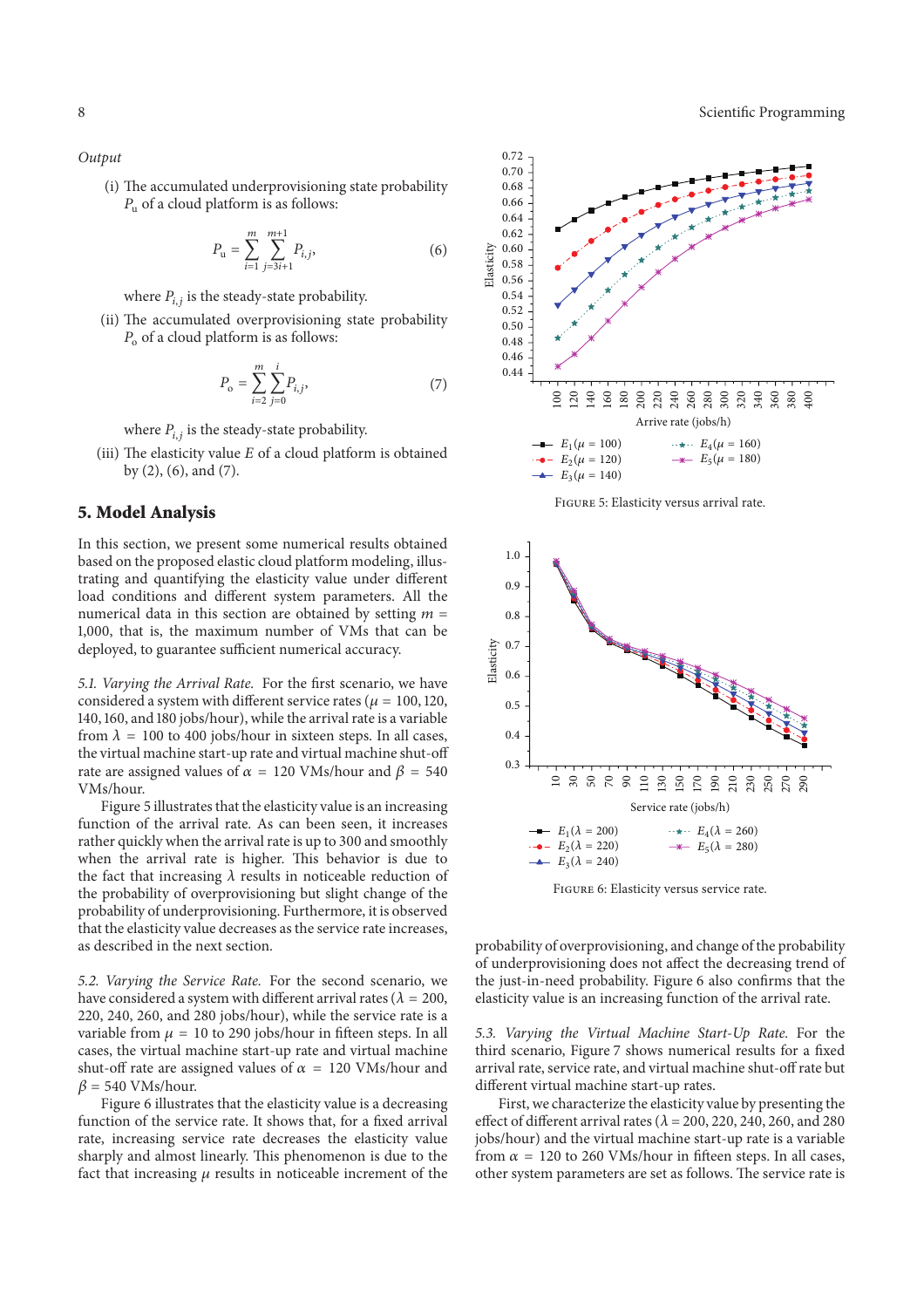

Figure 7: Elasticity versus virtual machine start-up rate.

 $\mu$  = 100 jobs/hour, and the virtual machine shut-off rate is  $\beta$  = 540 VMs/hour. As can be seen in Figure 7(a), it increases slightly when the virtual machine start-up rate increases. This is due to the fact that, for high virtual machine start-up rate, each virtual machine start-up time is shorter, meaning that less time is needed to switch from an underprovisioning state to a balanced state, so the probability of underprovisioning  $P_{\rm u}$ is smaller, while the probability of overprovisioning  $P_0$  does not change too much, and the probability of just-in-need  $P_{\rm j}$  is increasing.

Second, we also analyze the effects of different service rates ( $\mu$  = 100, 120, 140, 160, and 180 jobs/hour), while the virtual machine start-up rate is a variable from  $\alpha = 120$ to 260 VMs/hour in fifteen steps. In all cases, other system parameters are set as follows. The arrival rate is  $\lambda = 200$ jobs/hour, and the virtual machine shut-off rate is  $\beta = 540$ VMs/hour. It can be seen in Figure 7(b) that the elasticity value increases slightly with increasing virtual machine startup rate.

The results allow us to conclude the increasing elasticity value at increasing virtual machine start-up rate for a fixed arrive rate, service rate, and virtual machine shut-off rate. In other words, increasing the virtual machine start-up rate will decrease the probability of underprovisioning and increase the just-in-need probability. These behaviors (see Figure 7) confirm that the elasticity value of a cloud platform has a relationship to its virtual machine start-up speed.

5.4. Varying the Virtual Machine Shut-Off Rate. For the fourth scenario, Figure 8 shows numerical results for a fixed arrival rate, service rate, and virtual machine start-up rate but different virtual machine shut-off rates.

We examine the effect of virtual machine shut-off rate on elasticity. For different arrival rates ( $\lambda = 200, 220, 240,$ 260, and 280 jobs/hour), the virtual machine shut-off rate is a variable from  $\beta$  = 540 to 680 VMs/hour in fifteen steps. In all cases, other system parameters are set as follows. The service rate is  $\mu = 100$  jobs/hour, and the virtual machine start-up rate is  $\alpha = 120$  VMs/hour. It can be seen from Figure 8(a) that the elasticity value increases slightly where the virtual machine shut-off rate is increased from 540 to 680 VMs/hour. This happens because the virtual machine shut-off time is shorter, and a platform becomes more responsive, resulting in diminishing overprovisioning time which is the accumulate time for the system to switch from an overprovisioning state to a balanced state. Furthermore, the probability of overprovisioning  $P_{\rm o}$  is smaller, the probability of underprovisioning  $P_{\rm u}$  shows slight change, and the probability of just-in-need  $P_{\rm j}$ is increasing.

We also calculate the elasticity value under the different service rates ( $\mu$  = 100, 120, 140, 160, and 180 jobs/hour), while the virtual machine shut-off rate is a variable from  $\beta = 540$ to 680 VMs/hour in fifteen steps. The arrival rate is  $\lambda$  = 200 jobs/hour, and the virtual machine start-up rate is  $\alpha =$ 120 VMs/hour. In Figure 8(b), the elasticity value increases slightly by increasing the virtual machine shut-off rate. This is also because of the corresponding reduction in virtual machine shut-off time, guaranteeing shorter overprovisioning probability  $P_{\rm o}$ .

Based on these results, we can conclude the increasing elasticity value at increasing virtual machine shut-off rate for a fixed arrive rate, service rate, and virtual machine startup rate. In other words, increasing the virtual machine shutoff rate will decrease the probability of overprovisioning and increase the just-in-need probability. These behaviors of Figure 8 confirm that the elasticity value of a cloud platform has a relationship to its virtual machine shut-off speed.

#### 6. Simulation Results

In this section, we present our elastic cloud simulation system called Cloud Elasticity Value. Its aim is to demonstrate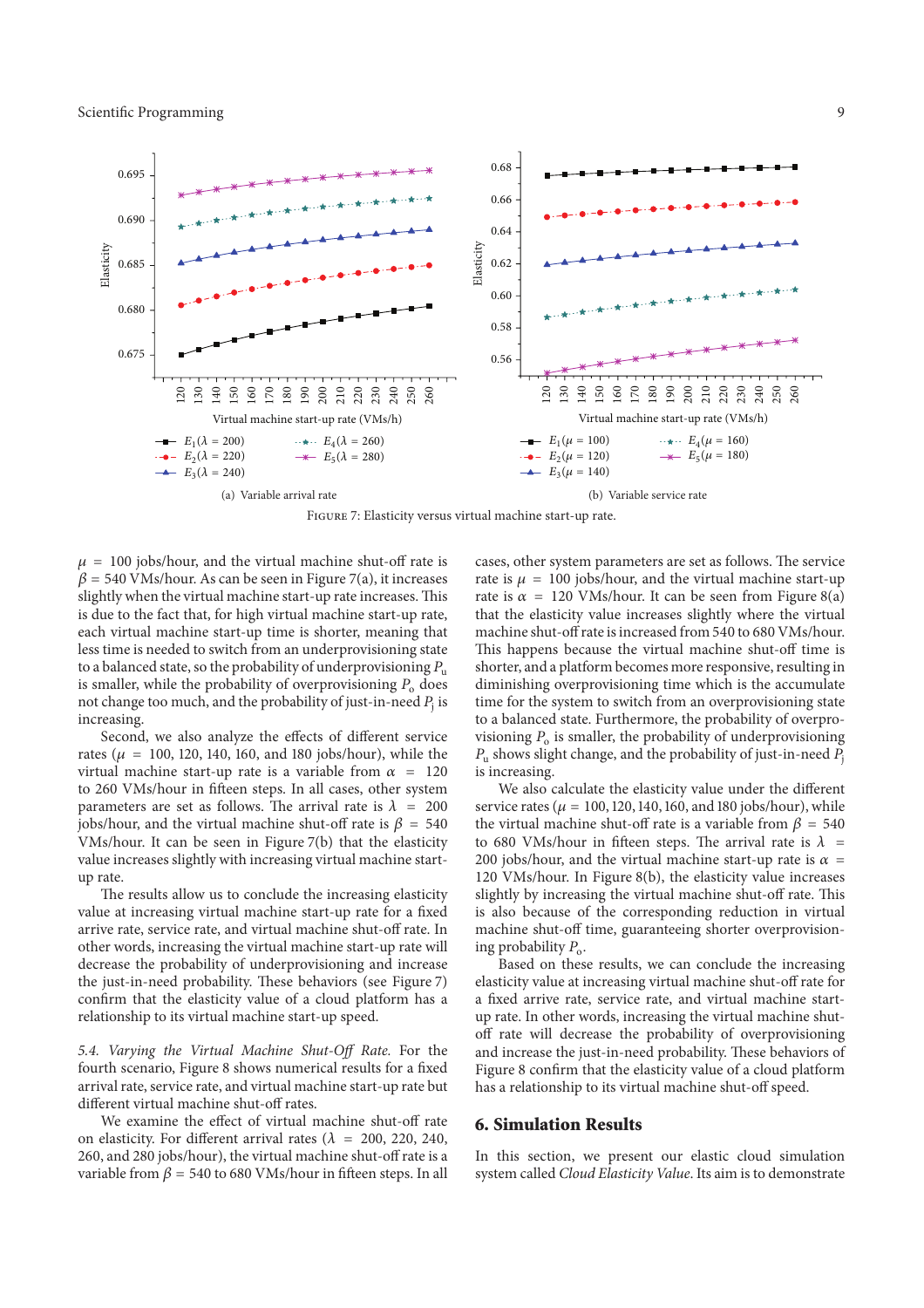

FIGURE 8: Elasticity versus virtual machine shut-off rate.

that our elasticity measurement is correct and effective in computing and comparing the elasticity value and to show cloud elasticity under different parameter settings.

6.1. Design of the Simulator. Our simulation uses the same code base for the elasticity measurement as the real implementation. The simulator is implemented in about  $40,000$ lines of C++ code. It runs in a Linux box over a rack-mount server with Intel®Core<sup>™</sup>2 Duo CPU and 4.00 GB of memory.

The simulator consists of four modules, that is, the task generator module, the virtual machine monitor module, the request monitor module, and the queue module. The task generator module produces simulation of Poisson distribution requests. The virtual machine monitor module is used for deciding whether to start up and shut off the virtual machines and recording the start-up and shut-off times. The request monitor module is used to count how many requests are being serviced in the system and to record the service times. Arrived service requests are first placed in a queue module and recorded their arrival times before they are processed by any virtual machine.

The main process of the simulator is listed as follows.

Step 1. The task generator module produces simulation of Poisson distribution requests. When the service requests arrive, they are placed in a queue module and recorded their arrival times.

Step 2. The virtual machine monitor module determines whether to start up or shut off the VMs and records the startup and shut-off times.

Step 3. The request monitor module determines whether there is a request in the queue. If there is a request, it takes a request and assigns it to a running virtual machine and records the service time.

Step 4. After the simulation time is over, the simulator counts up the accumulated time in overprovisioning and underprovisioning states and returns the elasticity value using  $(1)$ .

6.2. Simulation Results and Analysis. We have evaluated cloud elasticity values using two methods, that is, (1) the elasticity values in terms of the steady-state probabilities obtained for the given parameter and (2) the elasticity values in terms of our simulation system obtained for the same parameters.We compare our CTMC model solutions with the results produced by the simulation method.

We have considered the arrival rate characterized by  $\lambda =$ 60, 200, and 600 jobs/hour. The service rate values chosen are  $\mu = 60$ , 200, and 600 jobs/hour. In all cases, the virtual machine start-up rate is assigned the value of  $\alpha = 300$ VMs/hour, while the virtual machine shut-off rate is  $\beta = 540$ VMs/hour.

Table 2 shows the difference between the elasticity values obtained by the CTMC model and the simulator. From Table 2, we can see that the elasticity values between the two cases are very close, with the maximum relative difference only 0.8 percent. The agreement between the simulation and CTMC model results is excellent, which confirms the validity of our CTMC model. So we conclude that the proposed elasticity quantifying and measuring method using the continuous-time Markov chain (CTMC) model is correct and effective.

#### 7. Experiments on Real Systems

7.1. Experiment Environment. We have conducted our experiments on LuCloud, a cloud computing environment located in Hunan University. On top of hardware and Ubuntu Linux 12.04 operating system, we install KVM virtualization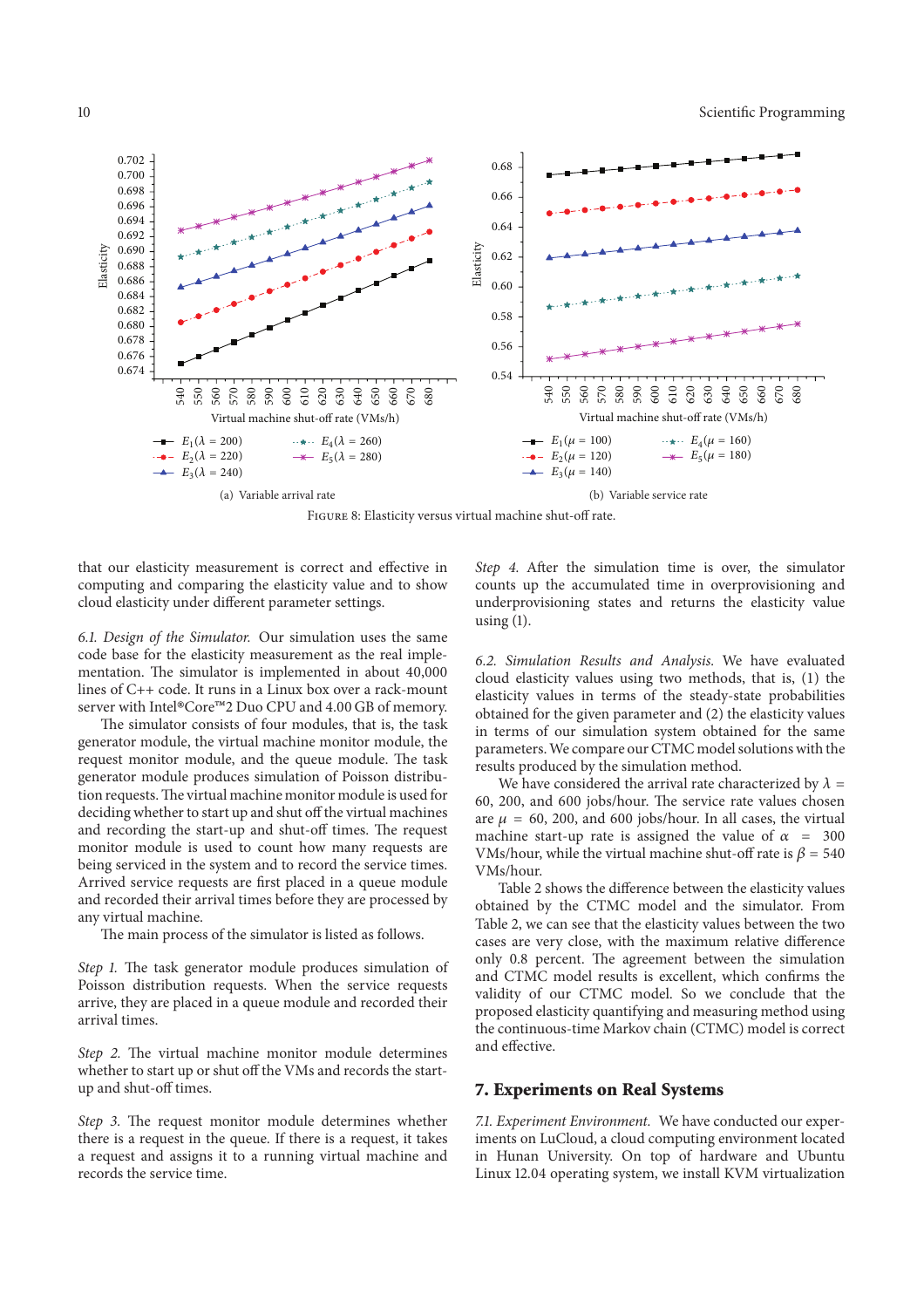Arrival rate Service rate Start-up rate Shut-off rate Method Method Difference CTMC model Simulation 60 60 300 540 0.705212 0.702837 0.3% 60 200 300 540 0.445756 0.475257 0.4% 60 600 300 540 0.635151 0.637240 0.3% 200 60 300 540 0.735167 0.739055 0.5% 200 200 200 300 540 0.543948 0.546414 0.5% 200 600 300 540 0.235727 0.234727 0.4% 600 60 300 540 0.827098 0.828784 0.2% 600 200 300 540 0.688974 0.684784 0.6% 600 600 300 540 0.435171 0.438784 0.8%

Table 2: Comparison of CTMC model results and simulation results.

Table 3: Comparison of CTMC model results and experimental results with exponential service times.

| Arrival rate | Service rate | Start-up rate | Shut-off rate | Method     |            | Difference |
|--------------|--------------|---------------|---------------|------------|------------|------------|
|              |              |               |               | CTMC model | Experiment |            |
| 60           | 60           | 120           | 540           | 0.701205   | 0.706082   | 0.6%       |
| 60           | 200          | 120           | 540           | 0.475480   | 0.479752   | 0.9%       |
| 60           | 600          | 120           | 540           | 0.631525   | 0.649275   | 3.0%       |
| 200          | 60           | 120           | 540           | 0.731117   | 0.739533   | 1.2%       |
| 200          | 200          | 120           | 540           | 0.516099   | 0.521308   | 1.0%       |
| 200          | 600          | 120           | 540           | 0.221065   | 0.269039   | 2.2%       |
| 600          | 60           | 120           | 540           | 0.817088   | 0.826455   | 1.1%       |
| 600          | 200          | 120           | 540           | 0.687533   | 0.681169   | 0.9%       |
| 600          | 600          | 120           | 540           | 0.409537   | 0.491034   | 0.9%       |

software which virtualizes the infrastructure and provides unified computing and storage resources. To create a cloud environment, we install CloudStack open-source cloud environment, which is composed of a cluster and responsible for global management, resource scheduling, task distribution, and interaction with users. The cluster is managed by a cloud manager (8 AMD Opteron Processor 4122 CPU, 8 GB memory, and 1 TB hard disk). We use our elasticity testing platform to achieve the allocation of resources, that is, virtual machine start-up and shut-off on LuCloud.

7.2. Experiment Process and Results. First, in order to validate the proposed model, Table 3 summarizes the comparison between the two approaches, that is, the CTMC model and the experiments on LuCloud. We have considered the arrival rate characterized by  $\lambda = 60$ , 200, and 600 jobs/hour. The service rate values chosen are  $\mu = 60$ , 200, and 600 jobs/hour. The virtual machine start-up rate is assigned the value of  $\alpha$  = 120 VMs/hour, and the virtual machine shut-off rate is assigned the value of  $\beta$  = 540 VMs/hour.

In Table 3, we can observe that the elasticity values of both approaches are very close, with the maximum relative difference only 3.0 percent. We conclude that the proposed CTMC model can be used to compute the elasticity of cloud platforms and can offer accurate results within reasonable difference.

Our second set of experiments focus on the robustness of our model and method, that is, its applicability when the assumptions of our model are not satisfied. We have considered Gamma distributions for the service times. The Gamma $(k, \theta)$  distribution is defined in terms of a shape parameter k and a scale parameter  $\theta$  [27]. We use the same parameter settings in Table 3, except that the exponential distributions of service times are replaced by Gamma distributions, that is, Gamma(0.0083, 2), Gamma(0.0025, 2), and Gamma(0.00083, 2), such that the service rates are still  $\mu =$ 60, 200, and 600 jobs/hour.

From Table 4, we can see that the elasticity values of the CTMC model and the experiments are very close, with the maximum relative difference only 3.3 percent. We observe that the experimental results with Gamma service times match very closely with those of the proposed CTMC model. So we conclude that the proposed model and method for quantifying and measuring elasticity using continuous-time Markov chain (CTMC) are not only correct and effective, but also robust and applicable to real cloud computing platforms.

#### 8. Conclusion

In this paper, we have introduced a new definition of cloud elasticity. We have presented an analytical method suitable for evaluating the elasticity of cloud platforms, by using a continuous-time Markov chain (CTMC) model. Validation of the analytical results through extensive simulations has shown that our analytical model is sufficiently detailed to capture all realistic aspects of resource allocation process,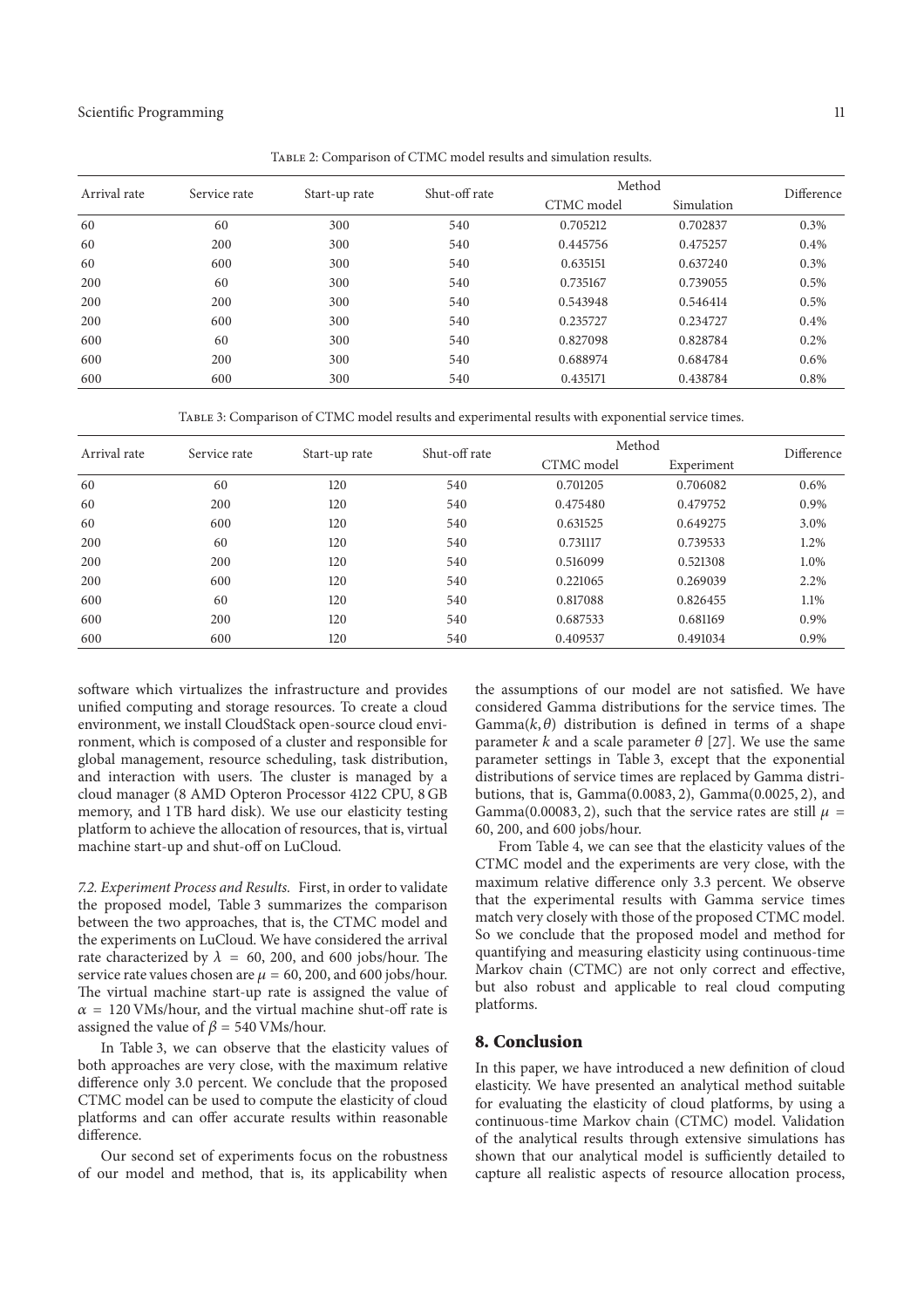Table 4: Comparison of CTMC model results and experimental results with Gamma service times.

| Arrival rate | Start-up rate | Shut-off rate | Service distribution | Method     |            | Difference |
|--------------|---------------|---------------|----------------------|------------|------------|------------|
|              |               |               |                      | CTMC model | Experiment |            |
| 60           | 120           | 540           | Gamma(0.0083, 2)     | 0.701205   | 0.716401   | 2.2%       |
| 60           | 120           | 540           | Gamma(0.0025, 2)     | 0.475480   | 0.476752   | 0.3%       |
| 60           | 120           | 540           | Gamma(0.00083, 2)    | 0.631525   | 0.612930   | 3.0%       |
| 200          | 120           | 540           | Gamma(0.0083, 2)     | 0.731117   | 0.711420   | 2.7%       |
| 200          | 120           | 540           | Gamma(0.0025, 2)     | 0.516099   | 0.522762   | 1.3%       |
| 200          | 120           | 540           | Gamma(0.00083, 2)    | 0.221065   | 0.227146   | 2.8%       |
| 600          | 120           | 540           | Gamma(0.0083, 2)     | 0.817088   | 0.835865   | 2.3%       |
| 600          | 120           | 540           | Gamma(0.0025, 2)     | 0.687533   | 0.667146   | 3.0%       |
| 600          | 120           | 540           | Gamma(0.00083, 2)    | 0.409537   | 0.395865   | 3.3%       |

that is, virtual machine start-up and virtual machine shutoff, while maintaining excellent accuracy between CTMC model results and simulation results. We have examined the effects of various parameters including request arrival rate, service time, virtual machine start-up rate, and virtual machine shut-off rate. Our experimental results further evidence that the proposed measurement approach can be used to compute cloud elasticity in real cloud platforms. Consequently, cloud providers and users can obtain quantitative, informative, and reliable estimation of elasticity, based on a few essential characterizations of a cloud computing platform.

#### **Notations**

- $E:$  The elasticity value  $i:$  The number of VM
- The number of VMs in service
- The number of requests in the queue  $j: T_i$
- The accumulated just-in-need time
- $T_{\rm o}$ The accumulated overprovisioning time
- $T_{\rm u}$ The accumulated underprovisioning time
- The measuring time
- $P_j$ The accumulated probability of just-in-need states
- $P_0$ : The accumulated probability of overprovisioning states
- $P_{\mathrm{u}}$ : The accumulated probability of underprovisioning states
- $\lambda$ : The request arrival rate
- $\mu$ : The request service rate
- $\alpha$ : The virtual machine start-up rate
- $\beta$ : The virtual machine shut-off rate
- $(i, j)$ : A state in our CTMC model
- $P_{i,j}$ : The steady-state probability of state  $(i, j)$ <br>N: The average number of requests in the qu
- The average number of requests in the queue
- T: The average response time
- M: The average number of VMs in service
- CPR: The cost-performance ratio.

## Competing Interests

The authors declare that they have no competing interests.

#### Acknowledgments

The research was partially funded by the Key Program of National Natural Science Foundation of China (Grants nos. 61133005 and 61432005) and the National Natural Science Foundation of China (Grants nos. 61370095 and 61472124).

#### References

- [1] J. Cao, K. Li, and I. Stojmenovic, "Optimal power allocation and load distribution for multiple heterogeneous multicore server processors across clouds and data centers," IEEE Transactions on Computers, vol. 63, no. 1, pp. 45–58, 2014.
- [2] M. Bourguiba, K. Haddadou, I. E. Korbi, and G. Pujolle, "Improving network I/O virtualization for cloud computing," IEEE Transactions on Parallel and Distributed Systems, vol. 25, no. 3, pp. 673–681, 2014.
- [3] Cost-efficient consolidating service for Aliyun's cloud-scale computing, http://kylinx.com/papers/c4.pdf.
- [4] N. R. Herbst, S. Kounev, and R. Reussner, "Elasticity in cloud computing: what it is, and what it is not," in Proceedings of the 10th International Conference on Autonomic Computing (ICAC '13), pp. 23–27, San Jose, Calif, USA, June 2013.
- [5] Z. Shen, S. Subbiah, X. Gu, and J. Wilkes, "CloudScale: elastic resource scaling for multi-tenant cloud systems," in Proceedings of the 2nd ACM Symposium on Cloud Computing (SOCC '11), p. 5, ACM, Cascais, Portugal, October 2011.
- [6] G. Galante and L. C. E. de Bona, "A survey on cloud computing elasticity," in Proceedings of the IEEE/ACM 5th International Conference on Utility and Cloud Computing (UCC '12), pp. 263– 270, Chicago, Ill, USA, November 2012.
- [7] U. Sharma, P. Shenoy, S. Sahu, and A. Shaikh, "A cost-aware elasticity provisioning system for the cloud," in Proceedings of the 31st International Conference on Distributed Computing Systems (ICDCS '11), pp. 559–570, IEEE, Minneapolis, Minn, USA, July 2011.
- [8] R. N. Calheiros, C. Vecchiola, D. Karunamoorthy, and R. Buyya, "The Aneka platform and QoS-driven resource provisioning for elastic applications on hybrid clouds," Future Generation Computer Systems, vol. 28, no. 6, pp. 861–870, 2012.
- [9] J. O. Fitó, Í. Goiri, and J. Guitart, "SLA-driven elastic cloud hosting provider," in Proceedings of the 18th Euromicro Conference on Parallel, Distributed and Network-based Processing (PDP '10), pp. 111–118, IEEE, Pisa, Italy, February 2010.